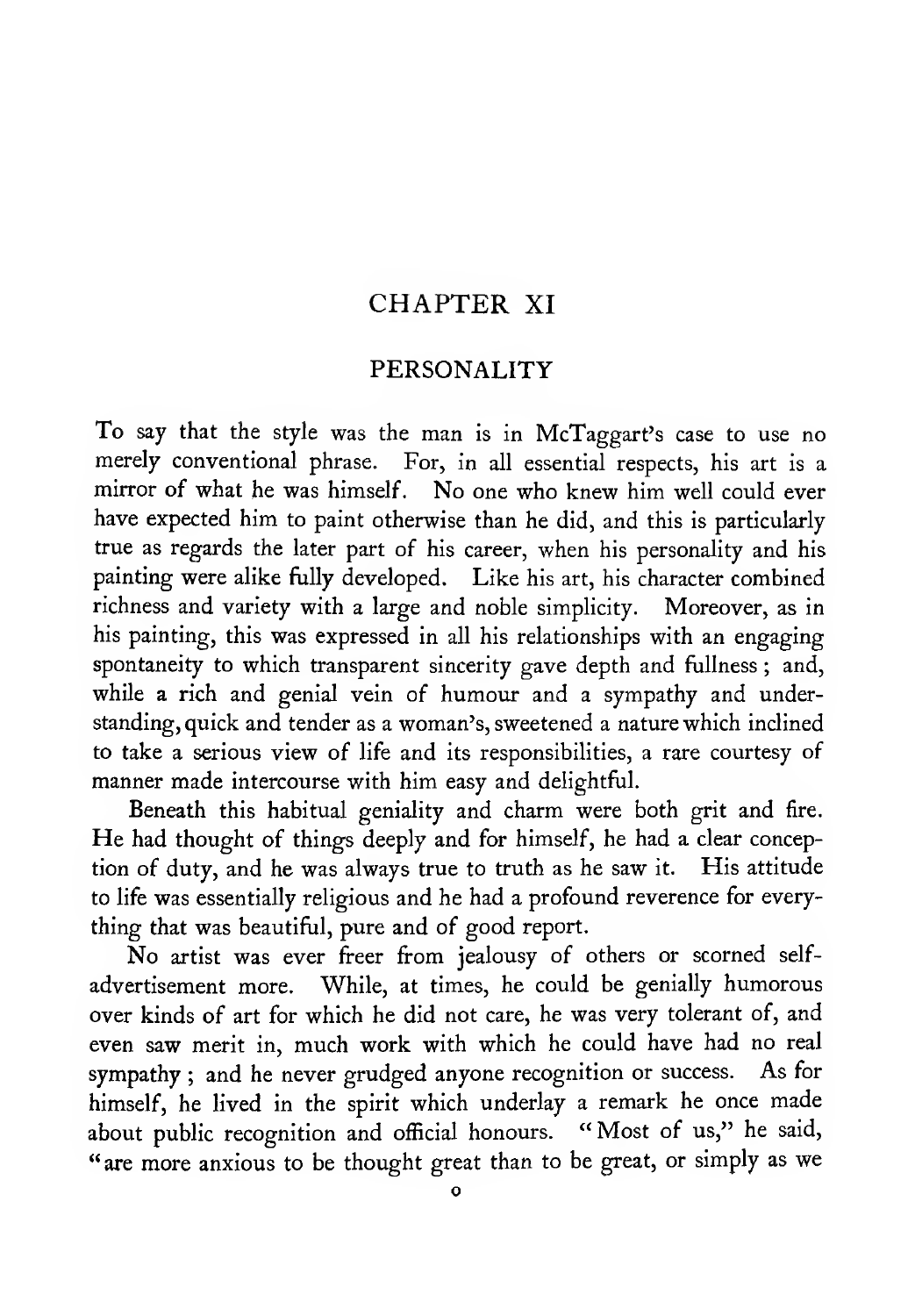# <sup>210</sup> WILLIAM McTAGGART

are." He was content to be as he was. That he was great, and, latterly at least, widely recognised, perhaps made practice of his precept easier; but the precept was in entire conformity with his character, and if he had been less gifted, he would, <sup>I</sup> believe, still have put it into practice. Contentment with him did not, however, involve lassitude. He had what he called " the true artist's greed for work," and his aspiration was to go on striving—"whether one succeeded or failed one went on trying, for there was always the hope that one would do better next time." Content also with the recognition he had received, and innately modest, he hated even the semblance of self-advertisement. As he wrote in <sup>a</sup> letter already quoted " To think of it would make me die of shame."

The clarity of purpose and high ideals which came from these elements in his character were associated with a somewhat hasty and fiery temper. Easily stirred by anything mean or base or uncharitable, and impatient of any interference with what he thought his duties or rights as an artist or <sup>a</sup> man, his resentment when roused not only blazed—it burned. Although considerably mellowed in later life, even then his anger would occasionally flash out, and <sup>I</sup> can imagine that there were occasions when the vigour with which he frequently advocated his opinions, liberal, far-sighted and informed by the finest sense of justice as these usually were, may have seemed unreasonable to those whose views were narrower and more conventional.

Temperamentally he had many of the characteristics of the Celtic race to which he belonged—natural courtesy, innate delicacy of feeling, high flashing temper, quick response to sympathy. What is more to our purpose, the intimate vision of nature and the passion for the sea, the deep love of beauty, the swift spontaneous flow of emotion and the instinctive feeling for the transitoriness of life, which are often considered the special qualities of the Celt's spiritual inheritance, were his in very exceptional degree. Yet, if a note of pensive sadness and a sense of the bitterness of exile now and then appear in his pictures, he had personally little of the Highland melancholy, and none of its too placid resignation to fate and destiny. While he dreamed, he also realised. His life and his art, full of fixed purpose and purposeful initiative, are, in these respects at least, more typical of the Lowland Scot than of the Highland Gael.

His West Highland ancestry was written on his face and shone in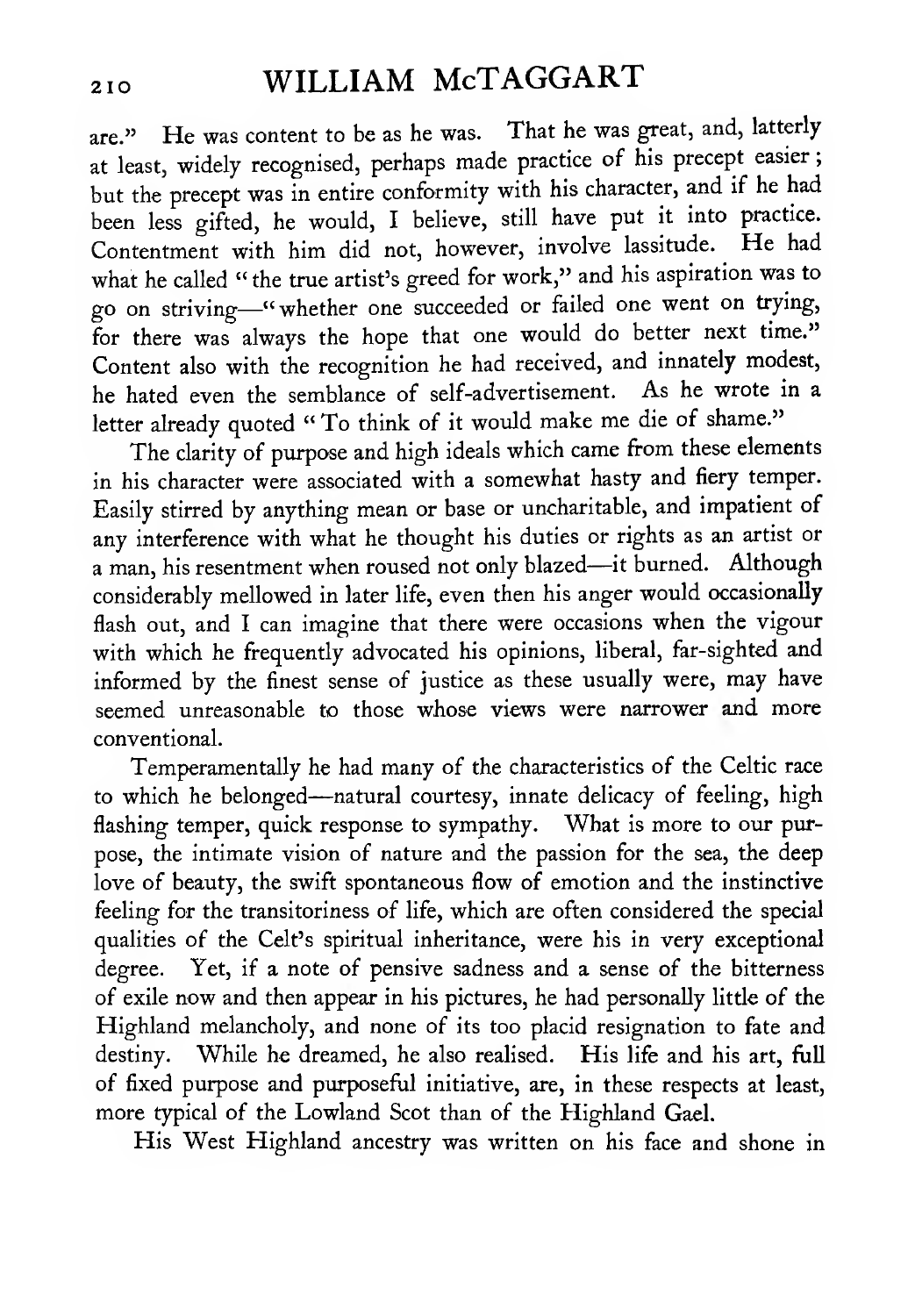his eyes, was expressed in his figure and vivified his manner and his talk. With his portrait by himself (1892) reproduced, to describe him as he was during most of his last twenty years would be superfluous. It is himself, and as wonderful <sup>a</sup> rendering of character as it is of appearance. Sunburnt and tanned by exposure to the open air, he looked, with his thick tawny beard and clear bright eyes of medium grey blue, as if he might have been one of the West Coast fishers he painted so often. And his dress, the dark blue jacket he usually wore being cut reefer fashion, and the easy swing and roll of his carriage added to his sailor-like look. In the eighties that was so marked that when he entered the witness-box at the trial at Inverary of the crew of the lighter, which ran down the boat in which he was fishing in Campbeltown Loch, the people in Court took him for the skipper. He had <sup>a</sup> splendid constitution also, and, of medium height and strongly built, his every action was instinct with vitality. Even after he was well over sixty, his movements were easy and agile, and he walked with the spring of a man who has not yet thought of giving up football for golf.

McTaggart possessed the genius for friendship in remarkable degree. He had his quarrels and he had his enemies, both more on questions of principle or policy than personal, and he used to say that sometimes one was not quite sure one was right until one was opposed by certain people. But his friendships were enduring. /One might say, indeed, that he never lost a friend except through death. The companions of his youth remained perhaps his dearest friends until one by one they passed and he was left one of the few survivors of the brilliant group of pupils, who had gathered round Scott Lauder at the Trustees' Academy in the early fifties. Yet he was constantly making new friendships : amongst artists and collectors, amongst his neighbours in town or country, and amongst the companions of his elder children. In tune with the spirit of eternal youth, which flows through the world and, ever renewing life, keeps it fresh and warm and generous, McTaggart, like Meredith, loved " to keep the younger generation in hail." He was never happier than when welcoming young people, and especially young artists, to his home. During the last ten years of his life, one of the great days of the year for him was the Saturday early in July when he entertained the council of the Society of Scottish Artists—"the young artists" he called them-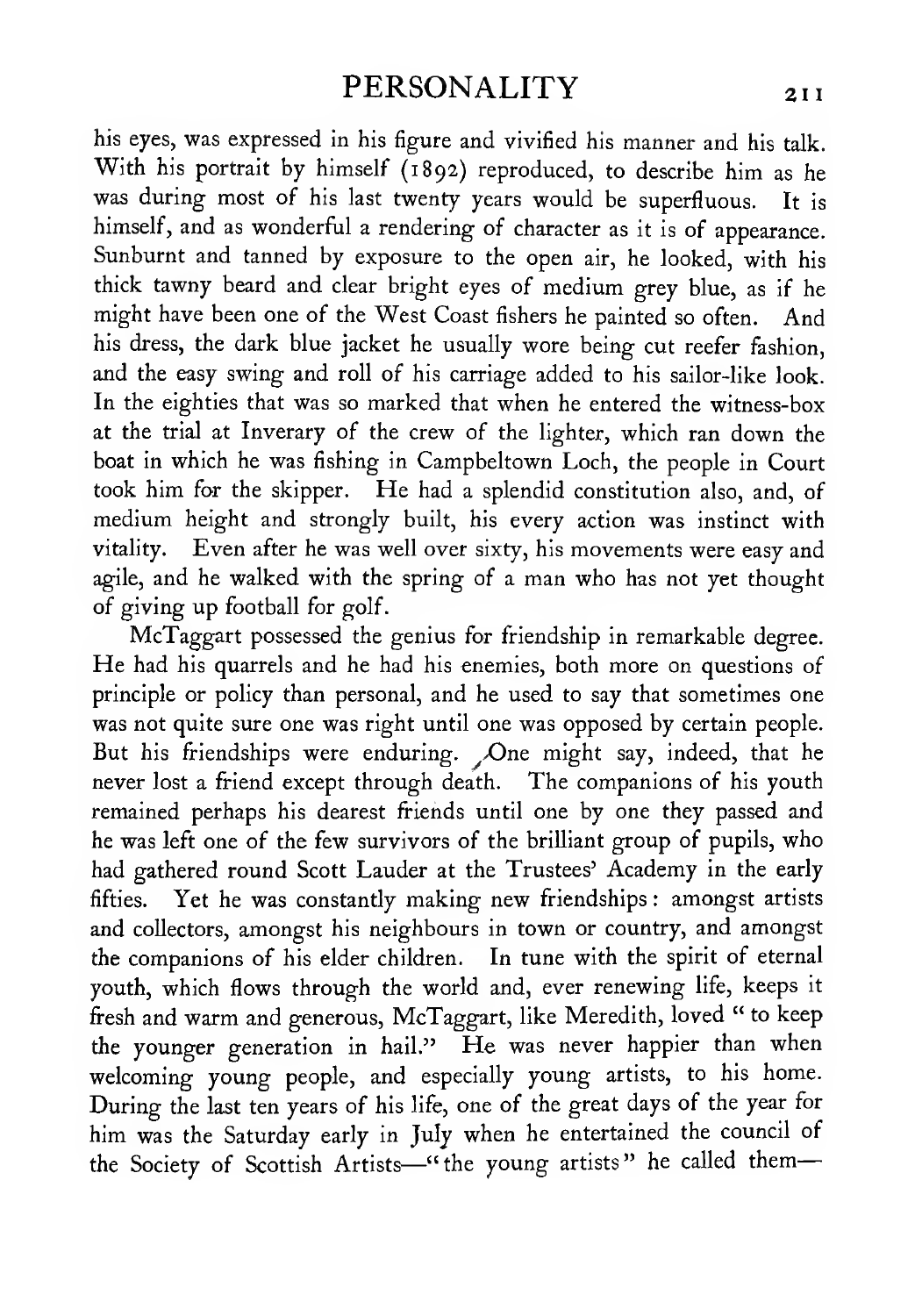# <sup>212</sup> WILLIAM McTAGGART

and two or three of his most intimate personal friends to an early dinner and then, after an interlude of smoke and talk in the studio, to tea in the garden. These afternoons, with their geniality, good talk and generous encouragement, will not soon be forgotten by anyone who ever had the good fortune to be a guest.

Simple and natural himself, he had the knack of stimulating the best side of those with whom he was brought into contact. His very handshake and welcoming smile were of happy augury and at once set you at ease. However young or unimportant one might be, he treated you as an equal and, cordial and hearty in manner, he never oppressed anyone with <sup>a</sup> sense of superiority. As <sup>a</sup> minor artist said, "Mr. McTaggart treats us so that we forget that he is <sup>a</sup> great artist and not one of ourselves." To meet him casually in Edinburgh was to be cheered, to spend a day with him was to be refreshed and invigorated as if by a holiday in the country. He radiated good will and encouragement, and his example was an incentive to noble living. Years after he had ceased to visit the Life Class, one of the most distinguished of his pupils wrote : " It is <sup>a</sup> great comfort to me when <sup>I</sup> think of what your own life has been and your example has gone <sup>a</sup> long way to keep up my courage in living my own life—and thus we go hoping on. My Dear Old Master."

In these circumstances it was not perhaps surprising that, as his wife observed, people seemed often to go to see him when they were feeling depressed. Yet his best talk was not kept for company or his encouragement reserved for visitors. He was easy to live with, and his family relationships, of which it would be unbecoming for me to write in detail, were marked by a warmth and tenderness which made his home a peculiarly happy one.

Although more an observer and a thinker than a reader, McTaggart had a wide knowledge of things which could only have been acquired from books. He had besides <sup>a</sup> fine instinct for the essential mental and emotional qualities in literature, and the book he knew and loved best of all was the Bible. He was indeed that rare thing, <sup>a</sup> self-educated man whose culture is wide and bears no trace of its origin, except the freshness and bloom which, coming from native originality and depth of character, differentiate it from even the best culture of the schools. Not art only but life in all its manifestations, political (he was an ardent Liberal), ethical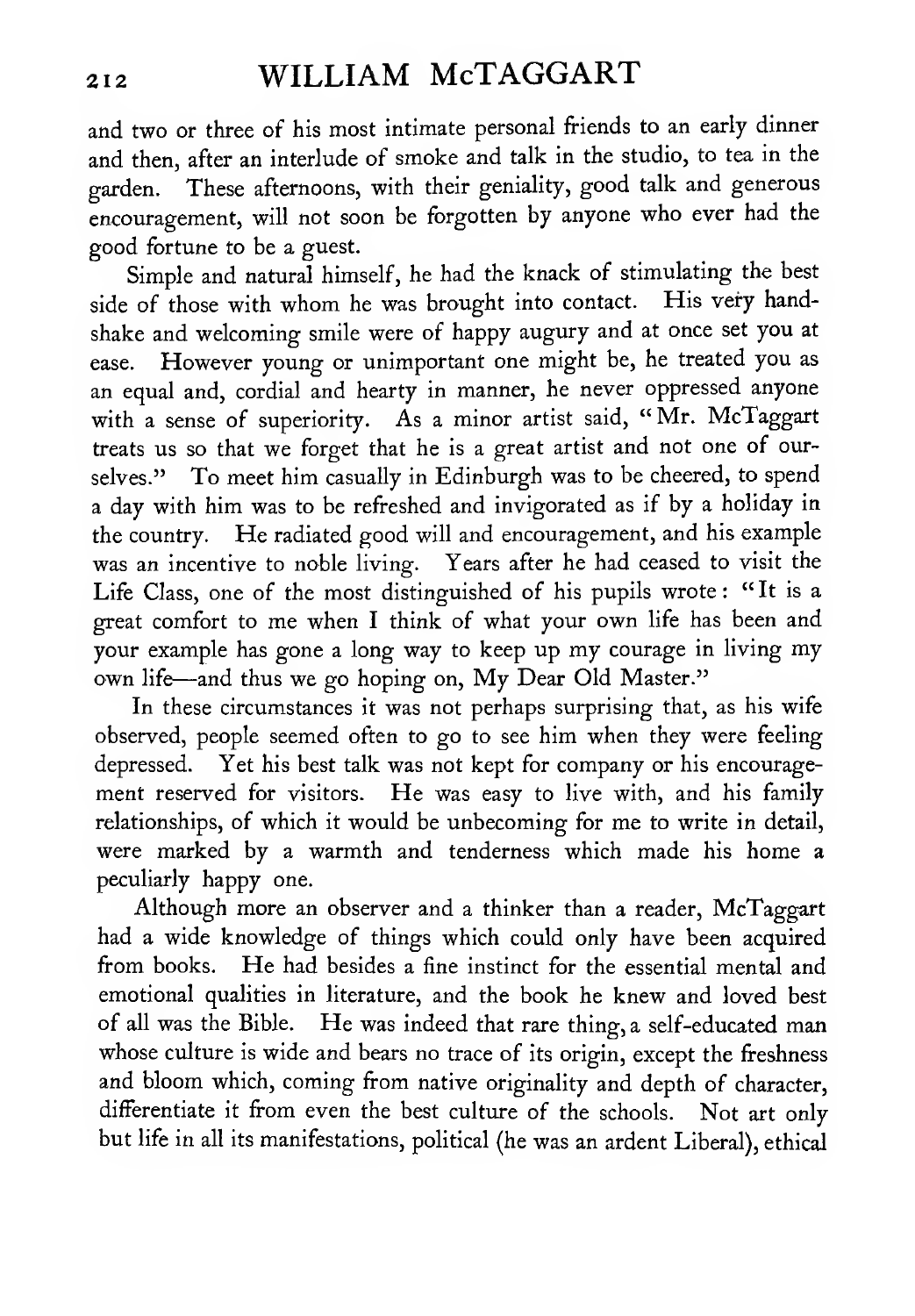and religious, interested him, and he was always ready to discuss any or all of them with a congenial friend.

A copious and eager conversationalist, he talked with <sup>a</sup> rare and winning enthusiasm to which the soft pleasing quality of his voice, with its soupçon of West country accent, and the spontaneity of the gestures with which he accentuated his points added richness and vivacity. Sane, vigorous and manly, he took a decided view of almost any subject that might be discussed, and, while he frequently startled one with a seeming paradox, you usually found on consideration that it was no paradox at all, but the expression of an exceptionally penetrating and original mind acting without prejudice on the actual facts and not on the conventional view of them. Played over by flashes of delicate humour, lightened by entertaining reminiscence and anecdote, and marked by happy and picturesque phrasing, his conversation, no matter what the theme, was always vivid and illuminative. Often discursive and taking a wide circle, it was, however, never far removed from the elemental things of life, and often came back to the relationship of art to life, which he held to be so close that the former, while a reflection of the emotional and imaginative aspects of the latter, was an essential part of life itself.

<sup>I</sup> HAVE been re-reading what <sup>I</sup> have written about William McTaggart and his art, and it occurs to me that it might be well if, in conclusion, an attempt were made to analyse the essential character of his gift. The development of his vision and the evolution of his style, from their delicate and detailed beginnings to their sensitive, powerful and suggestive conclusions, have already been traced. It remains to disengage and summarise the qualities which give his pictures their peculiar fascination and make them <sup>a</sup> remarkable manifestation of the human spirit.

Like all the greatest artists, McTaggart was of his own country and of his own time. What the great men of the past did was to take the ideals of their epoch and the characteristics of their surroundings and, seizing upon what was deepest and most significant, express these in forms of beauty and of power. So too McTaggart. His inspiration was drawn from the life and landscape he knew best and loved most, and his works, as the author of that delightful book, "Edinburgh Revisited,"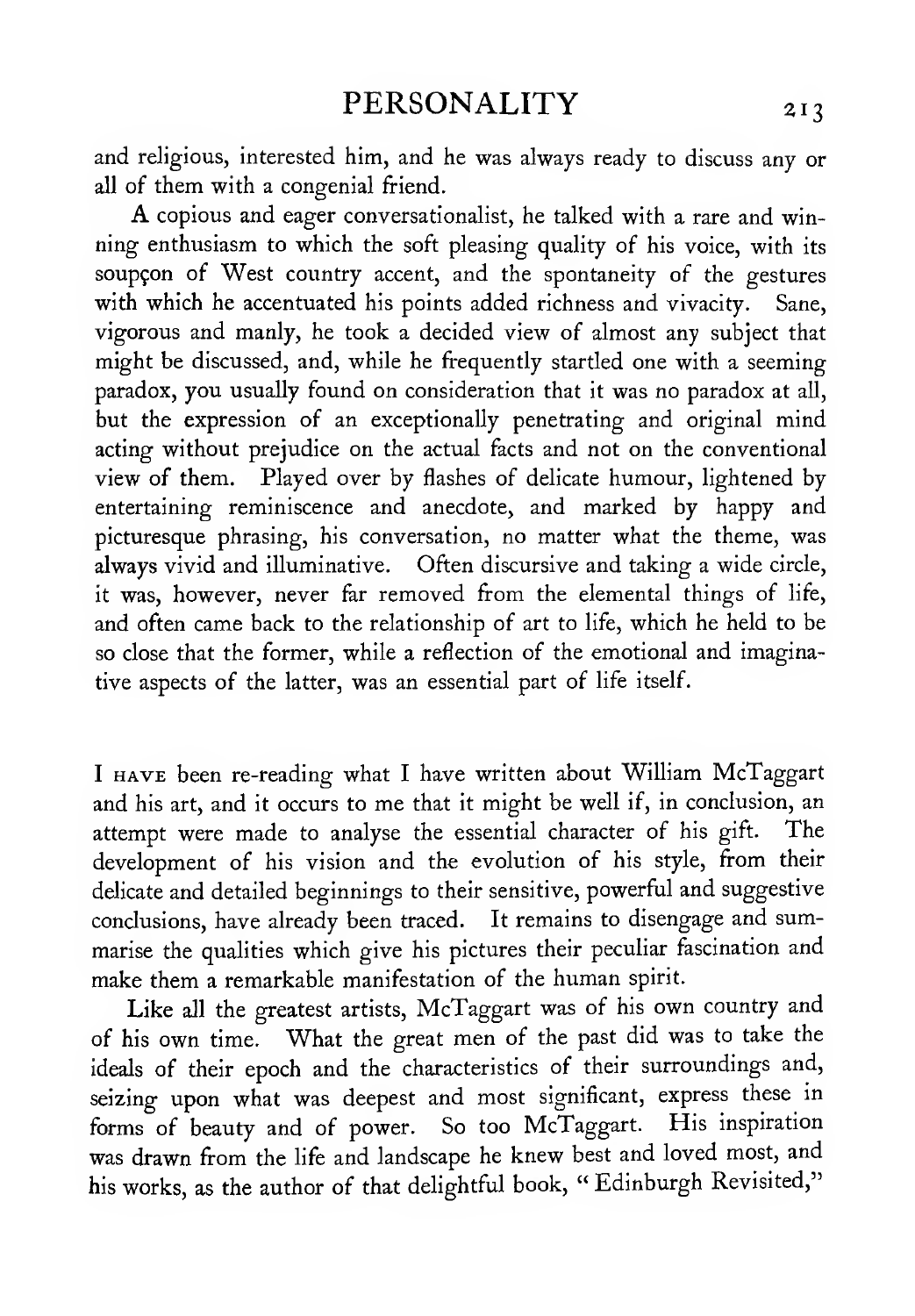has said, "are the most spiritual and original expression of Scotland through painting." Yet if his roots were deep struck in Scottish soil, almost indeed in his own parish, his art blossomed in the free air of heaven and casts its beauty and its fragrance far abroad. He saw the universal in the particular ; and, like the poetry of Burns, the novels of Walter Scott and the romances of Stevenson, his pictures interpret the life, the scenery, the very atmosphere of Scotland in a way which, instinct with emotional significance and pictorial beauty, endows them with a great and an enduring charm.

His talent unfolded slowly, leaf by leaf as it were, until, during the last twenty or twenty-five years of his life, it was in full flower. To the last it revealed new beauties, but never <sup>a</sup> hint of decay. What the fully blossomed flower was at the close showed in the bud, and at each stage of its expansion it possessed a beauty of its own. But its special quality, its unique aroma, was most in evidence and most fragrant in his later maturity. Then, with fully developed powers of expression, he embodied in his pictures all the passion for nature's beauty and significance, which had haunted him from the days of his youth.

In love with the wonder and bloom of the world, it was life, or rather the impression of life created in the mind or evoked in the imagination by nature and man's relationship to her, that he tried to capture and recreate by his art. In the pictures of his earlier years this aspiration shines through his reverent and lovely, if still somewhat literal, rendering of the more purely visual or the more static elements of natural appearance, and reveals itself in delightful colour, finely observed tone and delicately modelled form. Gradually, however, as his understanding of these elements increased and his mastery of their representation matured, he came to express the life of nature rather in terms of atmosphere and motion. The very complete knowledge of things seen and the great skill in realising them pictorially, which he had acquired by sincere and devoted study, were now employed to express the wider and deeper relationship of these to human life and feeling. McTaggart held that the beauty of nature was spiritual, and the ideal which he pursued, consciously or unconsciously, and latterly realised was the liberating of this vital and spiritual essence from the bonds of the material and the conventional. And, with its realisation, he brought back to painting that ecstasy of feeling, that